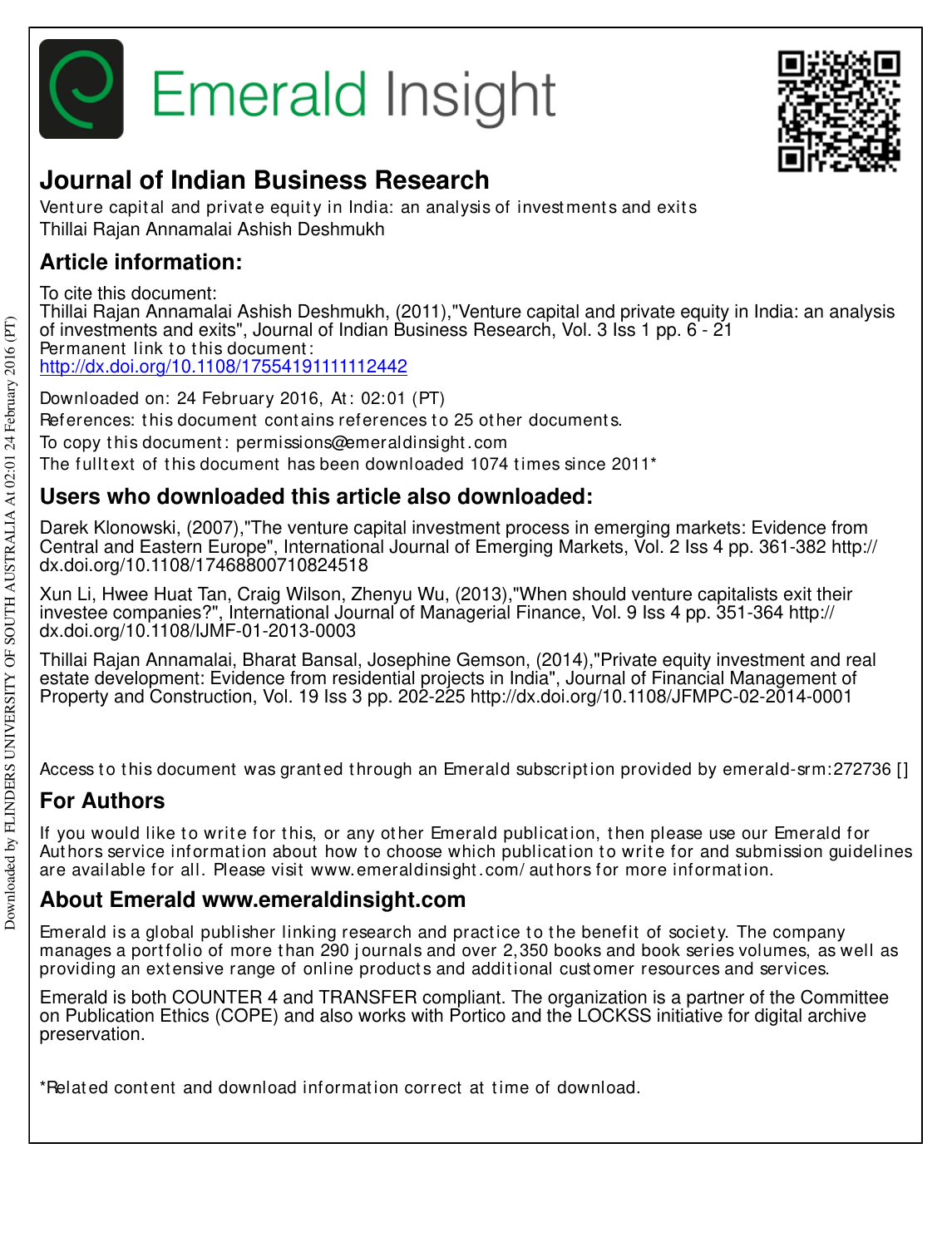

The current issue and full text archive of this journal is available at www.emeraldinsight.com/1755-4195.htm

# Venture capital and private equity in India: an analysis of investments and exits

Thillai Rajan Annamalai and Ashish Deshmukh *Department of Management Studies, Indian Institute of Technology Madras, Chennai, India*

### Abstract

Purpose – The venture capital and private equity (VCPE) industry in India has grown significantly in recent years. During five-year period 2004-2008, the industry growth rate in India was the fastest globally and it rose to occupy the number three slot worldwide in terms of quantum of investments. However, academic research on the Indian VCPE industry has been limited. This paper seeks to fill the gap in research on the recent trends in the Indian VCPE industry.

Design/methodology/approach – Studies on the VCPE transactions have traditionally focused on one of the components of the investment lifecycle, i.e. investments, monitoring, or exit. This study is based on analyzing the investment life cycle in its entirety, from the time of investment by the VCPE fund till the time of exit. The analysis was based on a total of 1,912 VCPE transactions involving 1,503 firms during the years 2004-2008.

Findings – Most VCPE investments were in late stage financing and took place many years after the incorporation of the investee firm. The industry was also characterized by the short duration of the investments. The type of exit was well predicted by the type of industry, financing stage, region of investment, and type of VCPE fund.

**Originality/value** – This paper highlights some of the key areas to ensure sustainable growth of the industry. Early stage funding opportunities should be increased to ensure that there is a strong pipeline of investment opportunities for late stage investors. VCPE investments should be seen as long-term investments and not as "quick flips". To achieve this, it is important to have a strong domestic VCPE industry which can stay invested in the portfolio company for a longer term.

Keywords Venture capital, Equity capital, India, Investments, Financing

Paper type Research paper

### 1. Growth of the Indian VCPE industry

Over the last few years, India has become one of the leading destinations for venture capital and private equity (VCPE) investments. Though the concept of VCPE investment prevailed in the country in one form or another since the 1960s, the growth in the industry was mainly after the economic reforms in 1991. Prior to that, most of the VCPE funding was from public sector financial institutions, and was characterized by low levels of investment activity. In recent years, VCPE commitments and investments in India have grown at a rapid pace. Venture economics data indicate that during the period 1990-1999, India's ranking was 25th out of 64 and various VCPE funds raised \$945.9 million for investments in India; however, during the next decade, 2000-2009, India's ranking rose to 13th out of 90 countries and the funds raised \$16,682.5 million for investments in India.

The authors would like to gratefully acknowledge the financial support provided by the Indian Council of Social Sciences Research and IIT Madras for this research. They would also like to acknowledge the support of M.B. Raghupathy and V. Vasupradha for this research.



Journal of Indian Business Research Vol. 3 No. 1, 2011 pp. 6-21  $\degree$  Emerald Group Publishing Limited 1755-4195 DOI 10.1108/17554191111112442

6

JIBR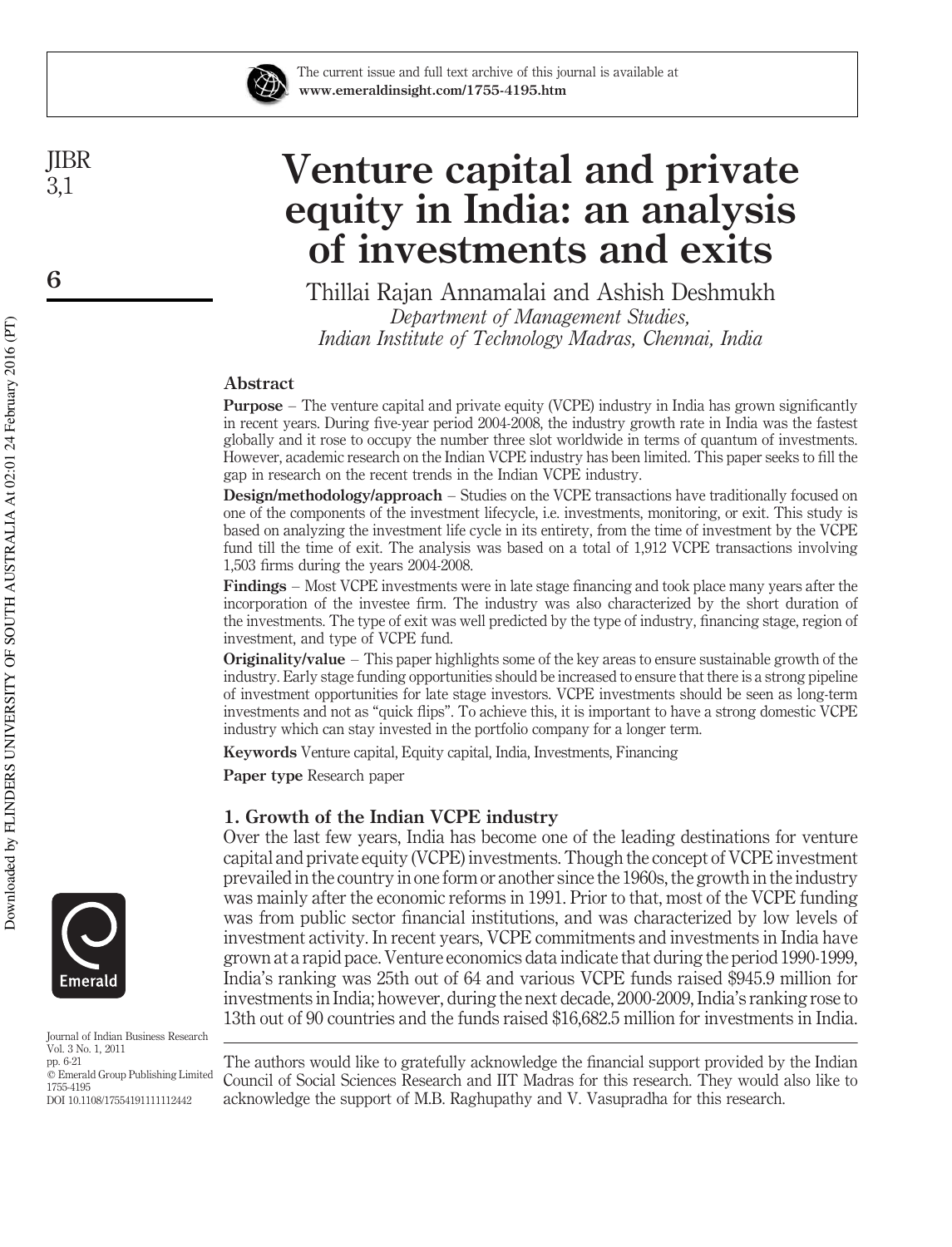This represents a growth of 1,664 percent over the previous decade. The trend is even more encouraging for the most recent five-year period 2005-2009, during which India's ranking was 10th out of 77 countries, and various funds raised \$15,073.6 million for VCPE investments in India. Funds raised during 2005-2009, represented a growth rate of 837 percent as compared to funds raised over the previous five-year period 2000-2004.

The growth rate in investments made by various VCPE funds has been equally strong. During the five-year period 2004-2008, the industry growth rate in India was the fastest globally and it rose to occupy the number three slot worldwide in terms of quantum of investments[1]. The amount invested by VCPE funds grew from US\$ 1.8 billion in 2004 to US\$ 22 billion in 2007 before tapering off to US\$ 8.1 billion in 2008[2]. During the five-year period ending 2008, VCPE investments in India grew from 0.4 percent of GDP in 2004 to more than 1.5 percent of GDP in 2008 (Annamalai and Deshmukh, 2009).

The rest of the paper is structured as follows: Section 2 indicates the objective of the paper. Section 3 provides details on the data set used for analysis and the sources of data. Section 4, which covers the results and discussion, is divided into six sub-sections. The sub-sections are in the following order: round wise analysis of investments, time of incorporation and financing stage, intervals between funding rounds, investment exits, duration of investment, and a statistical analysis of investment duration and type of exit. Section 5 provides a summary of the paper.

#### 2. Objective of the paper

Research on VCPE has not been in tune with the growth seen in the industry. Past research on the Indian VCPE industry can be broadly classified into the following categories: studies that examined the evolution and the current status of the industry (Pandey, 1996, 1998; Verma, 1997; Dossani and Kenney, 2002; Singh *et al.*, 2005); multi country studies which also included India (Lockett *et al.*, 1992; Subhash, 2006; Ippolito, 2007); survey studies of VCPE industry practices in India (Mitra, 1997; Vinay Kumar, 2002, 2005; Vinay Kumar and Kaura, 2003; Mishra, 2004); and studies which can be considered as case studies of VCPE investments (Kulkarni and Prusty, 2007).

The objectives of this paper are as follows: first, research that has focused on the recent growth phase of the VCPE industry in India has been limited. Most of the papers that have studied the Indian industry were either before the growth phase (pre-2004) or did not cover the growth phase in full, starting from the onset of growth in 2004 until the slowdown in 2008, caused by the global financial crisis. This paper is an attempt to meet the gap in research on the recent trends in the Indian VCPE industry. Second, there have been very limited studies that looked at the lifecycle of investments, i.e. from the time of investment in the company until their exit from the investment. There have been several studies that have looked at areas related to investments such as investment decision making, structure of investments, and valuation. Similarly, there have been studies that have looked at topics related to venture exits. However, there have been limited studies that looked at the entire investment life cycle. The main contribution of this paper is to look at the investment lifecycle in its entirety. Third, this paper aims to highlight some of the lesser known features of the Indian VCPE industry such as the characteristics of the investee firm at the time of VCPE investment, the duration of VCPE investments in the firm, and the timing and mode of exit by the investors. The objective of this paper is to provide an holistic understanding of the Indian VCPE industry to enable the creation of a policy environment to sustain the growth of the industry.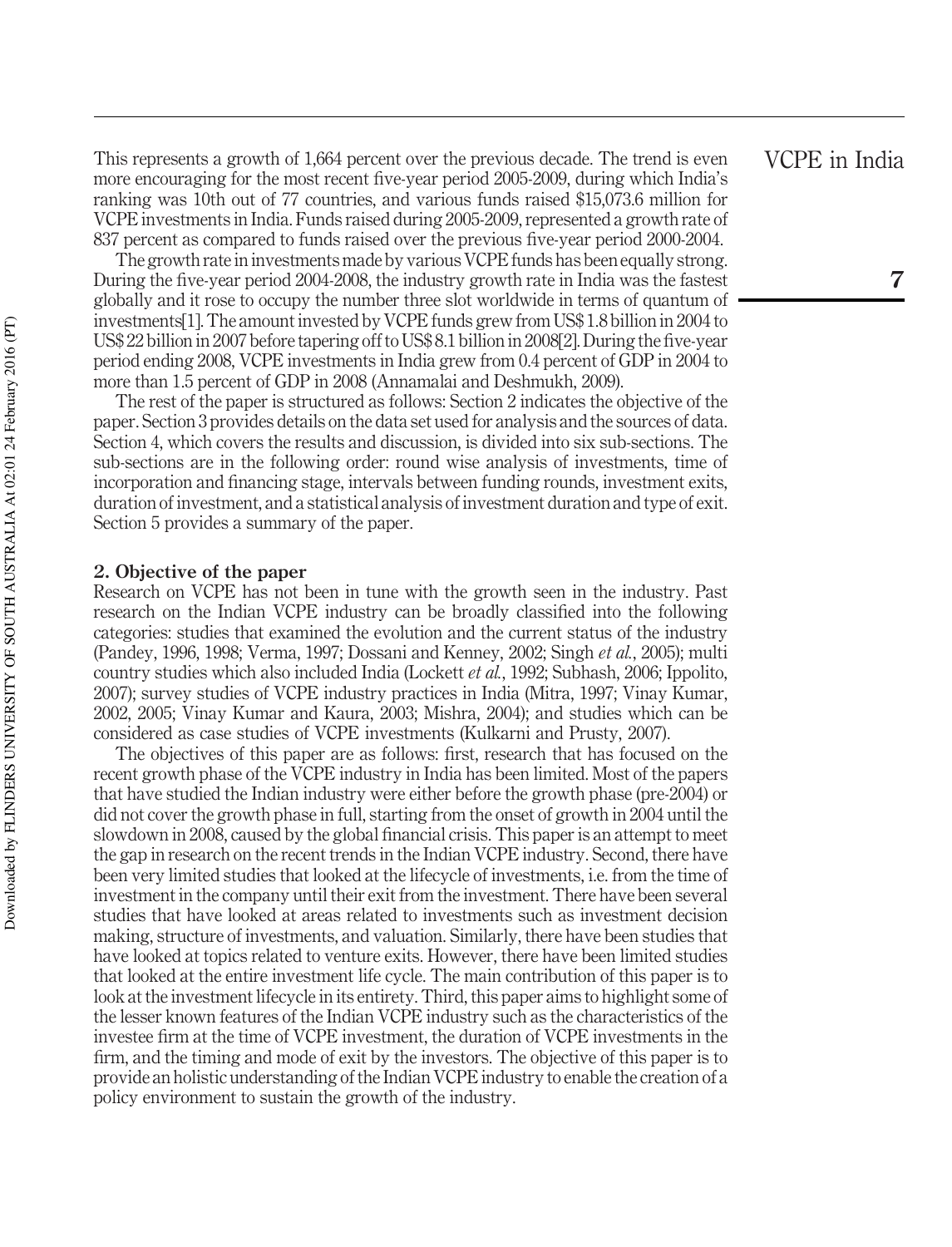#### 3. Data set used and sources

This study uses VCPE investment transaction data during the years 2004-2008. The choice for the period of analysis was driven by two considerations. First, it was during this period that the industry witnessed significant growth and India emerged as one of the leading destinations for VCPE investments. Therefore, a detailed study of this industry growth would be of general research interest. Second, the choice of period was also governed by practical considerations. Data on VCPE investments in India before 2004 were not available in a form that can be used for a research study. Therefore, it was decided to begin the starting period of the study at year 2004, the year from which we had access to data. It was felt that a five-year study of transactions would be a reasonable time frame to overcome the yearly fluctuations. This five-year period also coincided with a full financial cycle in the global financial markets, a period marked by dramatic growth and equally dramatic fall.

The data for the study were obtained from multiple sources. To start with, deal data on the various investments and exits were obtained from two database sources: *Venture Intelligence India*[3] and *Asian Venture Capital Journal*[4] database. The data from both these databases were combined to form a comprehensive data set. The data set was then suitably checked for data repetition and duplicate data points were removed first. Second, whenever there was a difference in the information given for the same deal, the correctness and accuracy was checked by independent verification from other sources, such as newspaper reports and company web sites. Information that was not available in these databases was then separately sourced from the web sites of the independent companies. Admittedly, with the lack of a strong database on Indian investments, developing such a data set involved a lot of effort.

The comprehensive data set that was developed provided various details on the VCPE investments and exits that happened in India during 2004-2008. It consisted of a total of 1,912 VCPE transactions involving 1,503 firms during the period 2004-2008. From these 1,503 firms, 1,276 firms had only investment transactions while another 129 firms had only exit transactions during the five-year period. The remaining 98 firms had both VCPE investment and exit transactions. To facilitate a more detailed analysis, the investments were classified into ten industry categories and four financing stages based on the lifecycle stage of the investee firm and the objectives of the investment. Exits were classified into two categories, namely initial public offer (IPO) and merger and acquisition (M&A) or trade sale.

#### 4. Results and discussion

#### *4.1 Round-wise analysis of investments*

Firms seeking to raise VCPE investments normally receive the investment in multiple rounds (Sahlman, 1990); earlier works have provided several explanations for this trend. Gompers (1995) indicates that the staging of capital infusions allows venture capitalists to gather information and monitor the progress of firms, while retaining the option to periodically abandon projects. Admati and Pfleiderer (1994) indicate that such an option to abandon is essential because an entrepreneur will almost never quit a failing project as long as others are providing capital and the threat to abandon creates incentives for the entrepreneur to maximize value and meet goals. Neher (1999) indicates that multiple rounds of financing overcome the potential agency conflicts between the entrepreneur and investor as previous rounds create the collateral to support the later rounds.

JIBR 3,1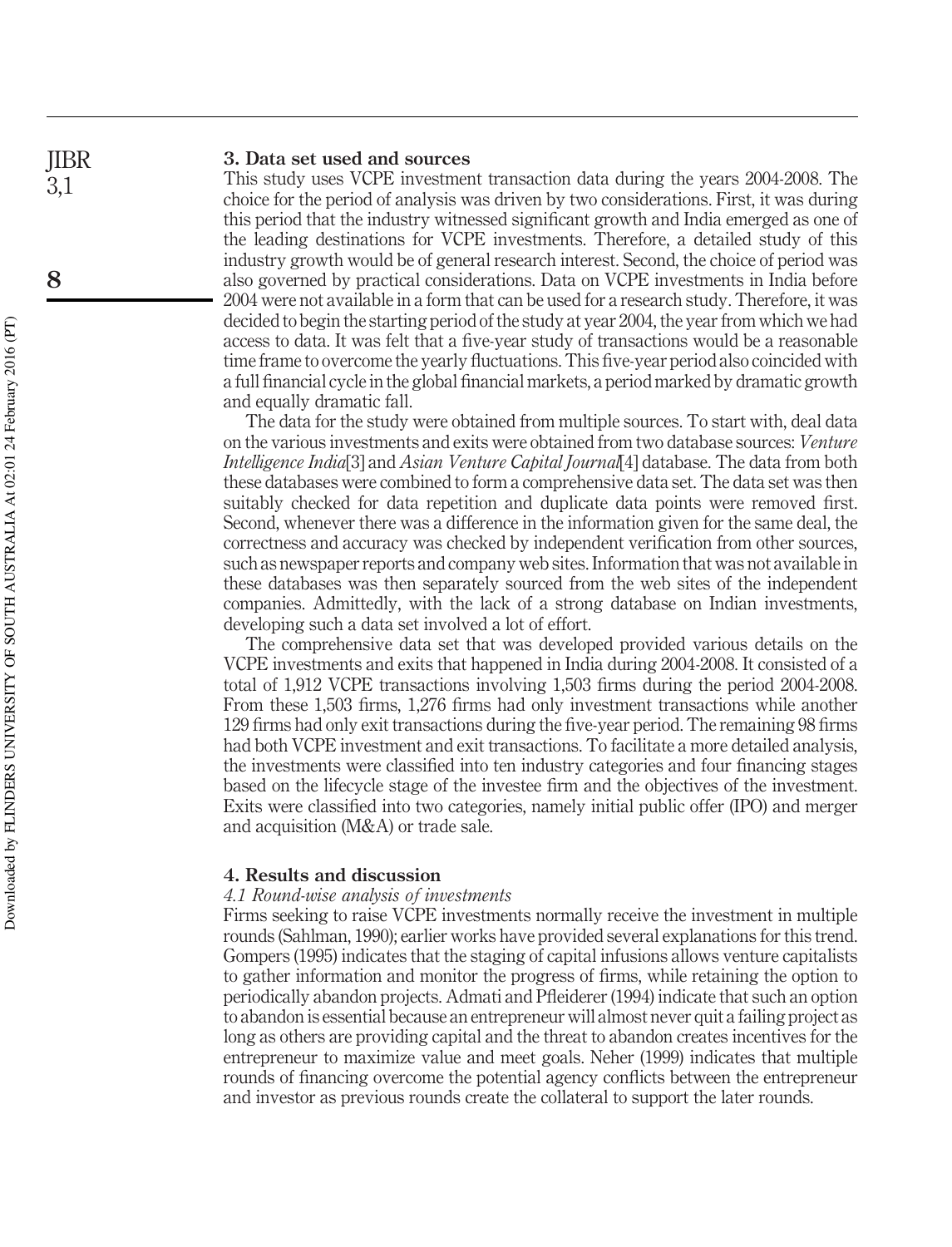While the stage of financing is determined by the objectives and timing of investment, the round of financing simply indicates the number of instances of VCPE investments in the firm. Thus, for example, Round 1 financing is the first instance of the firm getting VCPE investment, but it need not be always early stage financing. Depending on the firm lifecycle and the objectives of investment, Round 1 financing can happen in any of the four financing stages. Similarly, there could be multiple rounds of investment happening in the same stage. In a particular round of funding, there may be many investors jointly investing in the company. For example, when there is a co-investment by more than one VCPE investor at the same time, it is considered as a single round of investment. By the same token, when the same investor makes investments in the firm at different times at different valuations, each investment is considered a separate round of funding. Funding rounds are considered to be different when there has been a substantial time gap from the previous round of financing and/or the investment happens at a different valuation from the previous round of funding.

Figure 1 shows the results from the round wise analysis of VCPE investments. The results indicate that 82 percent of the total VCPE investments were in Round 1, i.e. first time VCPE investments in the company. Out of the total amount of investment, follow on investments account for only 18 percent. It can be observed that investments decrease sharply with subsequent funding rounds. One possible reason behind this could be because of the nature of data: most of the investment has happened during the later years of the study period[5], indicating that sufficient time might not have elapsed for the next round of investment. However, these results indicate the possibility that VCPE investments are happening at a much later stage in the firm lifecycle and the firm is not in need of an additional funding round for reaching a critical size that is needed for an IPO or for finding a buyer. This might also be explained by the grandstanding theory (Gompers, 1996), where VCs are keen to exit more quickly from their investments. Second, this trend can also indicate that the companies that have received the first round might not have been able to achieve a strong enough performance to attract the next round of investment from investors. Further studies are needed to understand this pattern in detail.

Table I indicates that the number of rounds of funding received by companies in different industries was 1,912 from a total of 1,503 companies. This indicates that the average number of rounds in a company was 1.27. As can be seen from Table I, a large majority of the firms have received only one round of VCPE investment. This result accompanies the results in Figure 1 well, which indicate that 82 percent of the total

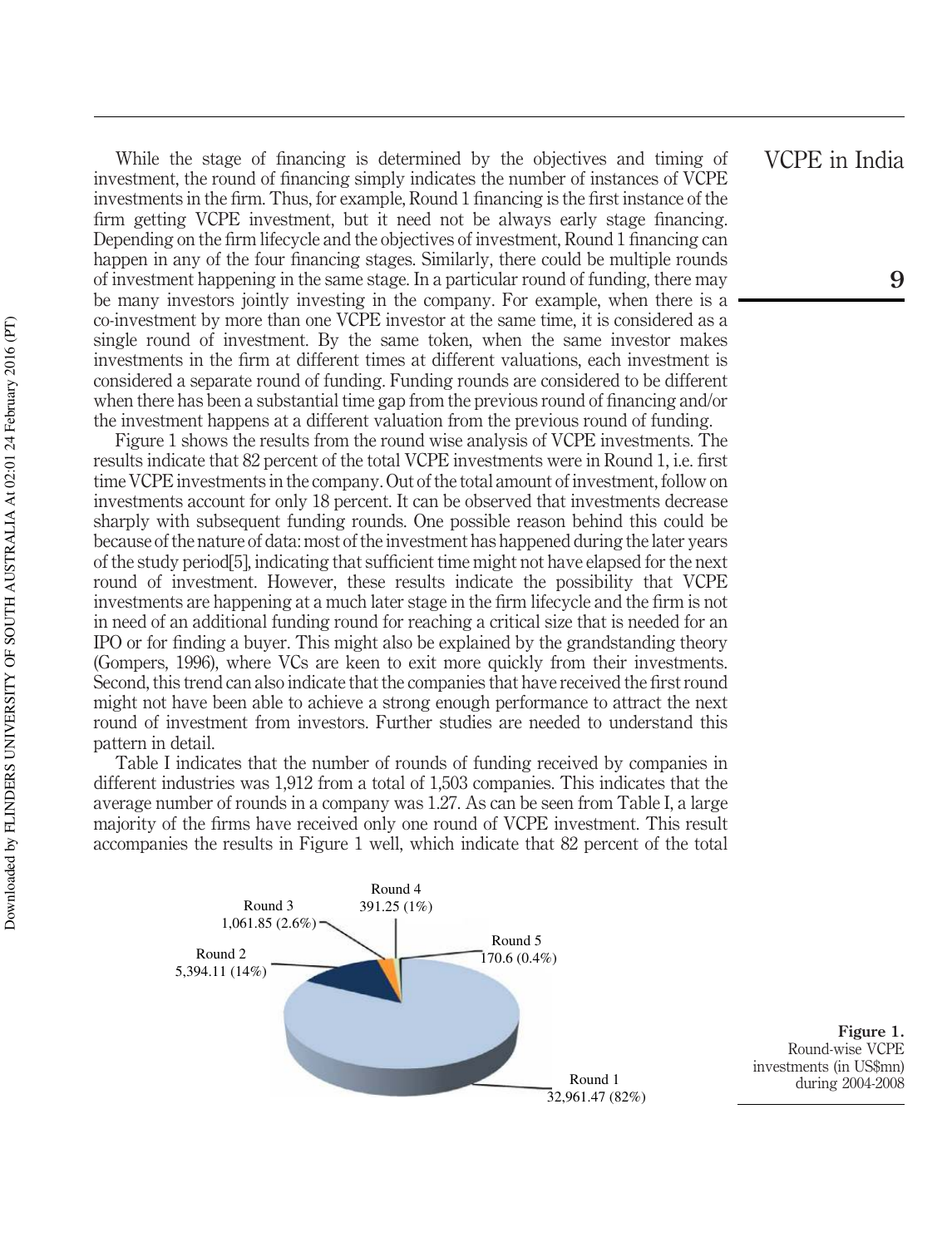| 3,1                      | Industry                     |       | Count of companies for different<br>funding rounds<br>2<br>3<br>5<br>6 |    |                |   |   | 8 | Total companies |       |
|--------------------------|------------------------------|-------|------------------------------------------------------------------------|----|----------------|---|---|---|-----------------|-------|
|                          | Computer hardware            | 36    | 5                                                                      |    |                |   |   |   |                 | 43    |
|                          | Engineering and construction | 137   | 21                                                                     | 6  |                |   |   |   |                 | 167   |
|                          | Financial services           | 110   | 30                                                                     | 5  | 3              |   | 2 |   |                 | 151   |
|                          | Healthcare                   | 92    | 19                                                                     | 6  | $\overline{2}$ |   |   |   |                 | 120   |
|                          | IT and ITES                  | 295   | 53                                                                     | 12 | 3              |   |   |   |                 | 364   |
|                          | Manufacturing                | 214   | 25                                                                     | 6  | 3              | 2 |   |   |                 | 250   |
|                          | Non-financial services       | 133   | 12.                                                                    | 5  | 2              |   |   |   |                 | 153   |
|                          | <b>Others</b>                | 65    | 10                                                                     | 3  |                |   |   |   |                 | 79    |
| Table I.                 | Telecom and media            | 93    | 15                                                                     | 4  |                |   |   |   |                 | 112   |
| Count of companies for   | Transportation and logistics | 51    | 8                                                                      | 3  |                |   |   |   |                 | 64    |
| different funding rounds | Grand total                  | 1,226 | 198                                                                    | 51 | 17             | 3 | 4 | 2 | 2               | 1,503 |

investments were Round 1 investments. Only 13 percent of companies have obtained two rounds of funding, and approximately 5 percent of the total companies that have received VCPE investments during the period have obtained more than two rounds. The proportion of companies that have received the second round of funding in different industries is more or less the same as what we saw for Round 1 investments, except in the financial services category. The phenomenon of some industries being more successful in getting Round 2 investments could not be clearly observed in our analysis. In a way, this is a surprising trend. For example, information technology (IT) and information technology-enabled services (ITES) companies constitute 24 percent of the total number of companies that have received funding, 24 percent of the companies that have received the first round of funding, and 25 percent of the companies that have received more than one round of funding. This indicates that IT and ITES companies, seen as one of the engines of growth in India, have not had higher proportional success than companies in other industries in attracting multiple rounds of funding.

The financial services companies constitute 10 percent of the total companies that have received funding, 9 percent of the companies that have received one round of funding, and 15 percent of the companies that have received more than one round of funding. This indicates that financial services companies have a better track record of getting additional investment rounds. The reasons could be numerous – the larger funding requirements created the need for funding to happen in multiple rounds and companies that had obtained the first round of funding would have been able to showcase a strong performance track record to attract the subsequent rounds of funding. The industry itself was in an upswing in India during the study period and this might have contributed to investor interest in investing in subsequent rounds. It could also be due to the institutional and regulatory features of private equity (PE) investing in India. For example, funding could be done in multiple rounds because of the procedural issues in foreign investments in certain sectors. Further studies are needed to identify the determinants of funding rounds.

One would reasonably expect that multiple rounds of funding would be observed in more capital intensive industries. Among the ten industry categories, engineering and construction and manufacturing sectors are very capital and asset intensive.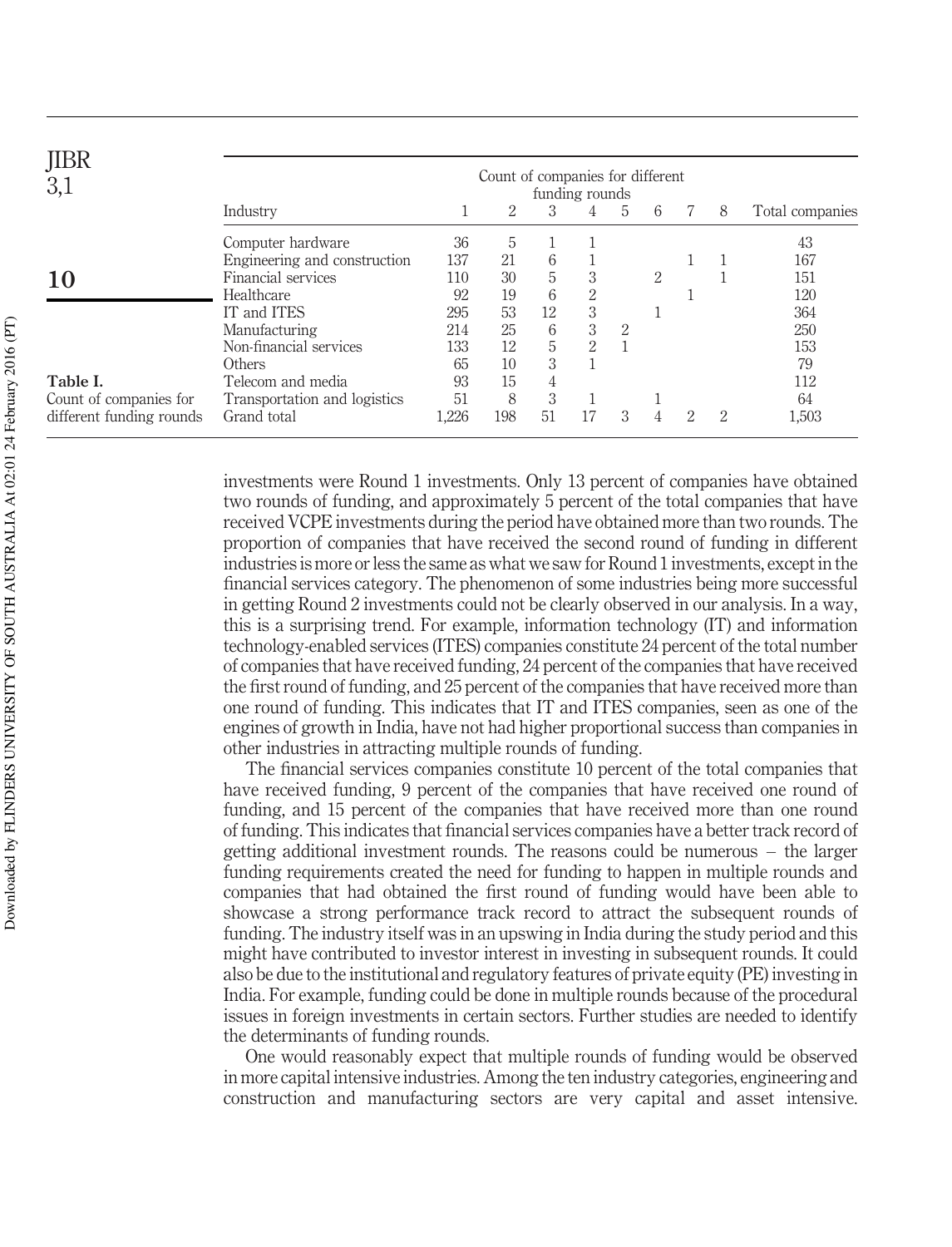However, it can be seen that the proportion of companies receiving additional rounds of funding in these sectors is not more than the proportion of companies that have received first-round funding. On the contrary, the proportion of companies receiving additional rounds of funding in manufacturing is less than that of their proportion in Round 1 financing. Several explanations are possible for this trend, which needs to be substantiated with further research. Companies are receiving VCPE funding at a much later stage in the lifecycle and they do not need additional rounds of funding before providing an exit to the investor. It is possible that, because of their asset intensive nature, they are able to get access to debt funding thereby limiting the possibility of additional rounds of VCPE financing.

#### *4.2 Time of incorporation and financing stage*

It is well known that VC investments happen early in a firm's life. It is during the early stage that companies have limited means to raise money from conventional sources and look to sources like VC for meeting the funding requirements. Table II provides the results from our analysis of the interval between the year of incorporation of the company and the financing stage. The results indicate some interesting trends. Early stage funding should normally happen within the first couple of years after the incorporation of the firm. But in our analysis, we find that 17 percent of the firms have received their early stage funding as much as ten years after they were incorporated. While the highest frequency of early stage funding can be seen in the one- to three-year category, a large proportion of companies get their early stage funding even until the fifth year from the time of incorporation. This indicates the disinclination of the VCPE investors in India to make investments in very early stages.

A majority of the growth stage investment happens between five and eight years from incorporation. However, the second highest percentage of growth stage funding happens after 15 years after incorporation. While growth stage financing during the five- to eight-year period seems reasonable (though it is still more than that which is normally associated with growth financing), growth financing happening after 15 years from incorporation needs to be studied in detail. It could either be a question of willingness or readiness. Either the investors are not willing to invest earlier or the companies are not ready to receive VCPE funding in their early years. The companies might have explored funding from family, banks, or friends before taking investment from VCPE investors.

| Financing stage |                           |                       | Time since incorporation (in years) | Total                  |                         |                       |     |                                                 |
|-----------------|---------------------------|-----------------------|-------------------------------------|------------------------|-------------------------|-----------------------|-----|-------------------------------------------------|
| Early           | $<$ 1<br>20<br>$13.6\%$   | 1-3<br>51<br>$34.7\%$ | $3-5$<br>37<br>$25.2\%$             | 5-8<br>13<br>$8.8\%$   | 8-10<br>$0.7\%$         | >10<br>25<br>$17.0\%$ | 147 |                                                 |
| Growth          | $\leq$ 3<br>22<br>$9.3\%$ | 3-5<br>26<br>$11.0\%$ | $5-8$<br>68<br>28.8%                | 8-10<br>36<br>$15.3\%$ | 10-15<br>31<br>$13.1\%$ | >15<br>53<br>$22.5\%$ | 236 | Table II.<br>Number of VCPE deals               |
| Late            | $2.3\%$                   | 15<br>$5.0\%$         | 25<br>$8.3\%$                       | 19<br>$6.3\%$          | 61<br>$20.3\%$          | 173<br>57.7%          | 300 | for different financing<br>stages vs time since |
| Pre-IPO         | 3<br>$7.7\%$              | $0.0\%$               | 6<br>$15.4\%$                       | 3<br>$7.7\%$           | 13<br>$33.3\%$          | 14<br>$35.9\%$        | 39  | incorporation of investee<br>companies          |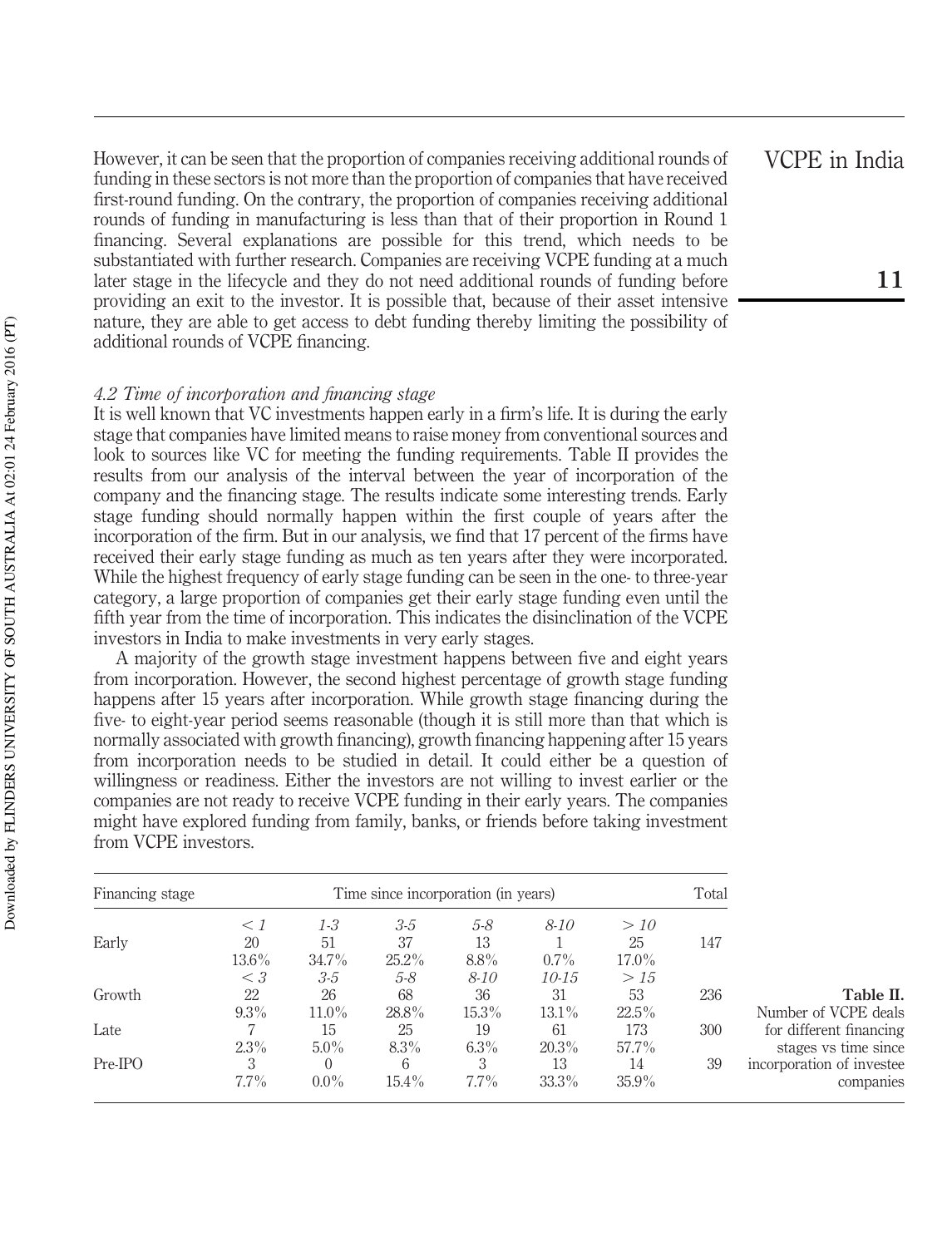Analysis of late stage investment deals, as can be expected, show an increasing trend with time from incorporation. However, more than half of the late stage deals that have been studied are seen in companies more than 15 years after their incorporation. This again re-confirms the earlier findings that VCPE investors have been more inclined to invest in companies that have a longer track record and operating history, and have a sufficient size. From the perspective of companies that are receiving VCPE funding, such late stage funding, could indicate that these companies might have been part of a larger business group, which provided the financial support in their early years. Further studies need to be done to understand the antecedents of firms that receive late stage investment.

But one of the most compelling observations which attracts immediate attention is that about 75 percent (541 out of 722[6]) deals are in companies that are more than five years old. Almost 60 percent (429 out of 722) VCPE deal investments are made in firms that are eight years old or more. This supports the earlier inferences that VCPE funds in India are more inclined to invest in firms that have a track record of performance. While this investment trend might not be very different from that which is seen in other emerging economies such as Brazil (Ribiero and de Carvalho, 2008), it is much more marked in India. Therefore, it is felt that most of the VCPE investments in India are in the nature of PE investments rather than VC investments, which are typically investments made in early stage companies.

#### *4.3 Intervals between funding rounds*

Table III presents average time intervals in months between different rounds of PE funding (for Rounds 1-3)[7] across industries. The average time interval across industries between Round 1 and Round 2 funding is 13.69 months, which is just slightly more than year. The average time interval between Round 2 and Round 3 funding is 10.91 months, which is less than a year. The median values for the above intervals are 12.17 and 11.17 months, respectively. The closeness of the mean to median values indicates that there is no significant skew in the time interval between different funding rounds. Figures 2 and 3 show the distribution of time intervals between rounds. These indicate that the deals are well distributed in the initial periods, with a slightly higher frequency around the mean value, and tapering down in the later periods.

Since it takes about three to six months from the date of the first significant meeting with the investors to realize an investment, the low time interval between successive

| Industry                     | $R2-R1$ | $R3-R2$ |
|------------------------------|---------|---------|
| Computer hardware            | 14.43   | 16.72   |
| Engineering and construction | 17.13   | 4.88    |
| Financial services           | 12.28   | 7.44    |
| Healthcare                   | 14.89   | 14.22   |
| IT and ITES                  | 15.64   | 12.43   |
| Manufacturing                | 11.58   | 10.14   |
| Non-financial services       | 13.93   | 16.57   |
| Others                       | 8.46    | 6.03    |
| Telecom and media            | 11.16   | 15.23   |
| Transportation and logistics | 9.54    | 9.63    |
| Total                        | 13.69   | 10.91   |

Table III.

Average time interval between successive rounds of VCPE funding (in months)

JIBR 3,1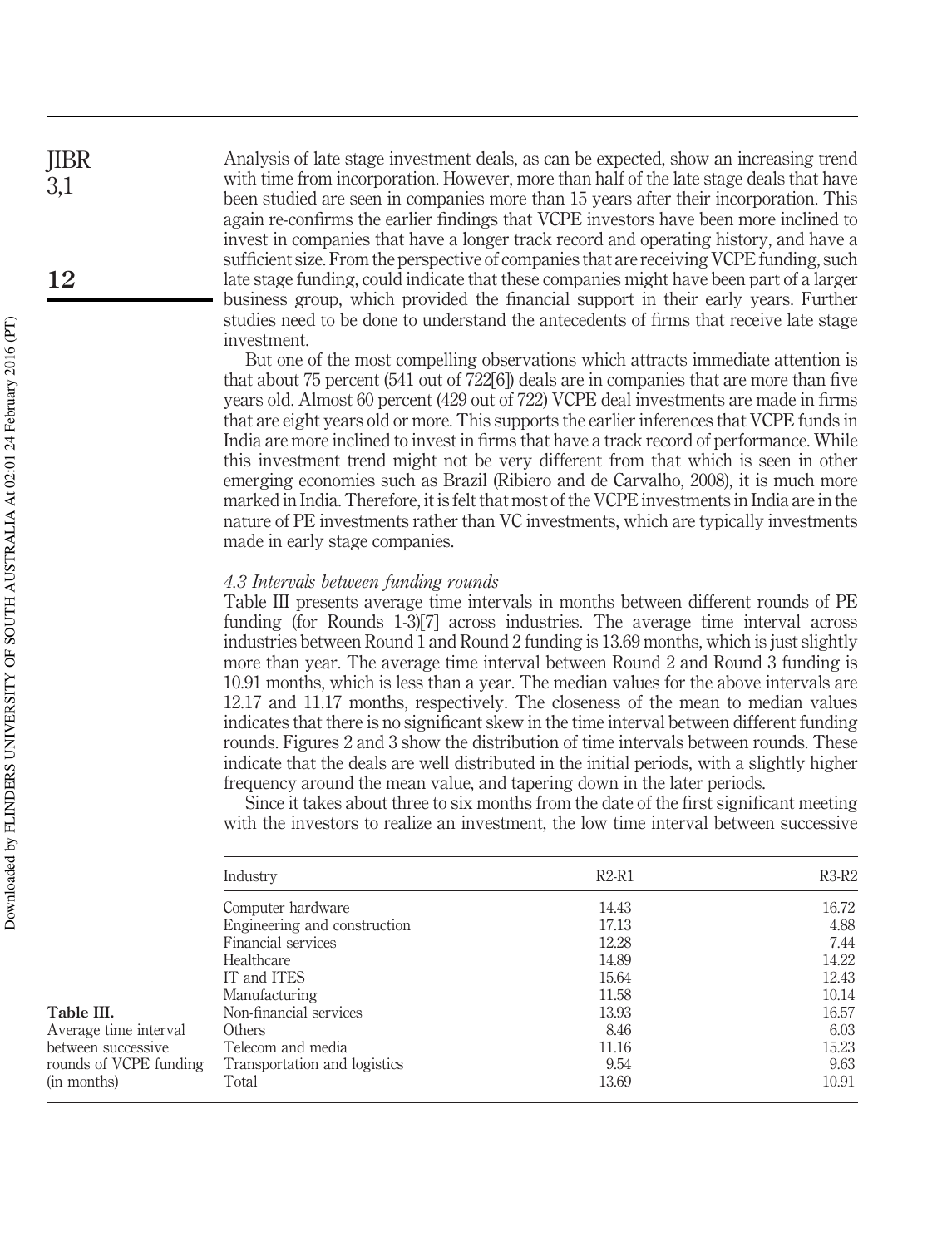

financing rounds indicates that the top management of the company might be continuously devoting their energies in raising capital. This might not be good for business, as spending more time on raising financing is likely to affect their attention to business operations. Our results also indicate that in the Indian context the pace of financing increases with time. This result is somewhat surprising as, under normal circumstances, the size of funding increases with every additional round of funding and is expected to meet the needs of the company for a longer duration even after accounting for the higher cash burn rates due to the increase in company size.

Analysis of time intervals for different industry categories indicates that the engineering and construction sector had the largest time interval between the first and second round of funding. Some explanations, which need to be followed with further research, for this trend include being capital intensive. They raise large sums which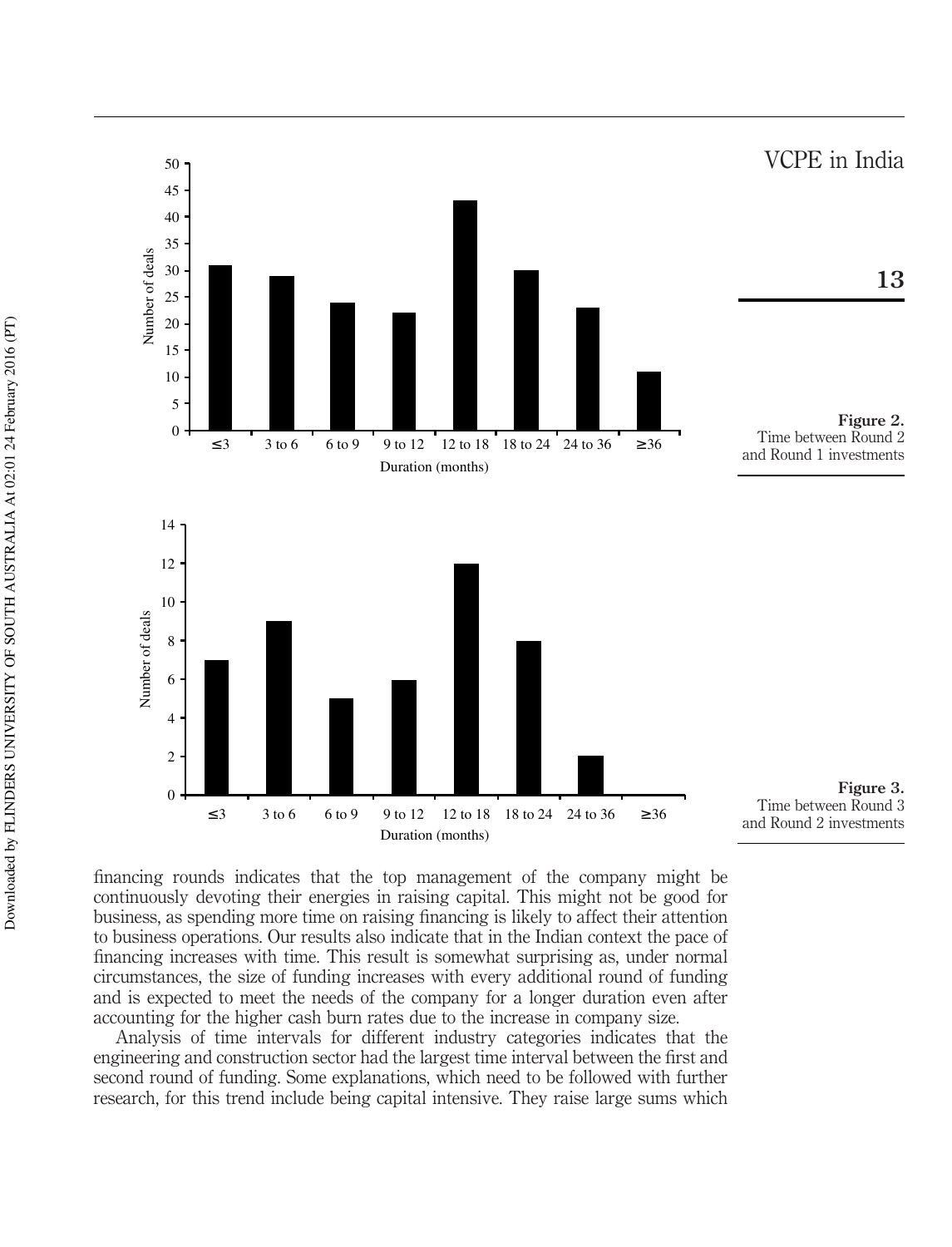help the companies to sustain the operations for a longer period. They are able to get additional funding from other sources such as debt. Cash flows from operations would also contribute towards the financing requirements. However, the time interval between second and third round is the lowest for this sector, which indicates that this could be due to the pre-IPO nature of funding.

### *4.4 Investment exits*

Venture exit has been an area where there has been limited research (Gompers and Lerner, 2004). The VCPE investor after a certain period has to exit the investment to recover the same as well as to earn a return on it. The different possible exit routes play a major role in VCPE financing and the likely availability of favorable exit opportunities in lesser time is one of the key criterions used by investors while evaluating investment opportunities. Though there are several exit routes for the VCPE funds such as IPO, secondary sale of shares, M&A, management buy outs, and liquidation. Exit by IPOs and trade sale through  $M&A$  are the more prevalent methods of exit in Indian VCPE markets. Of the total 252 exit events that were recorded during the five-year period ending 2008, 84 events were IPOs and the remaining 168 were M&As. Thus, the ratio of exits of IPOs and M&As is exactly 0.5, indicating that an exit by M&A is twice as likely as that by IPO. However, an analysis of this ratio across different industries provides an interesting picture. The ratio is less than 1 for all but two of the industry categories – engineering and construction, and transportation and logistics. Companies in this sector tend to be capital intensive industries with a large asset base and largely dependent on the Indian market. Since companies in this sector are much larger in terms of revenues or assets, it becomes comparatively easier to achieve an exit by means of an IPO. For sectors, that are not so asset intensive, M&As seem to be a common form of exit for VCPE investors. Computer-hardware, IT and ITES, and healthcare – all traditionally attractive industries for VCPE investments – show a strong inclination towards M&A exit routes with the ratio of IPO-M&A exits being less than 0.4 (Figure 4).

The choice of exit route is also influenced by the state of the capital markets. The ratio of IPO-M&A exits in each of the five years during the study period is shown in Figure 5.



Figure 4. Ratio of exits by IPO to M&A across industries

JIBR 3,1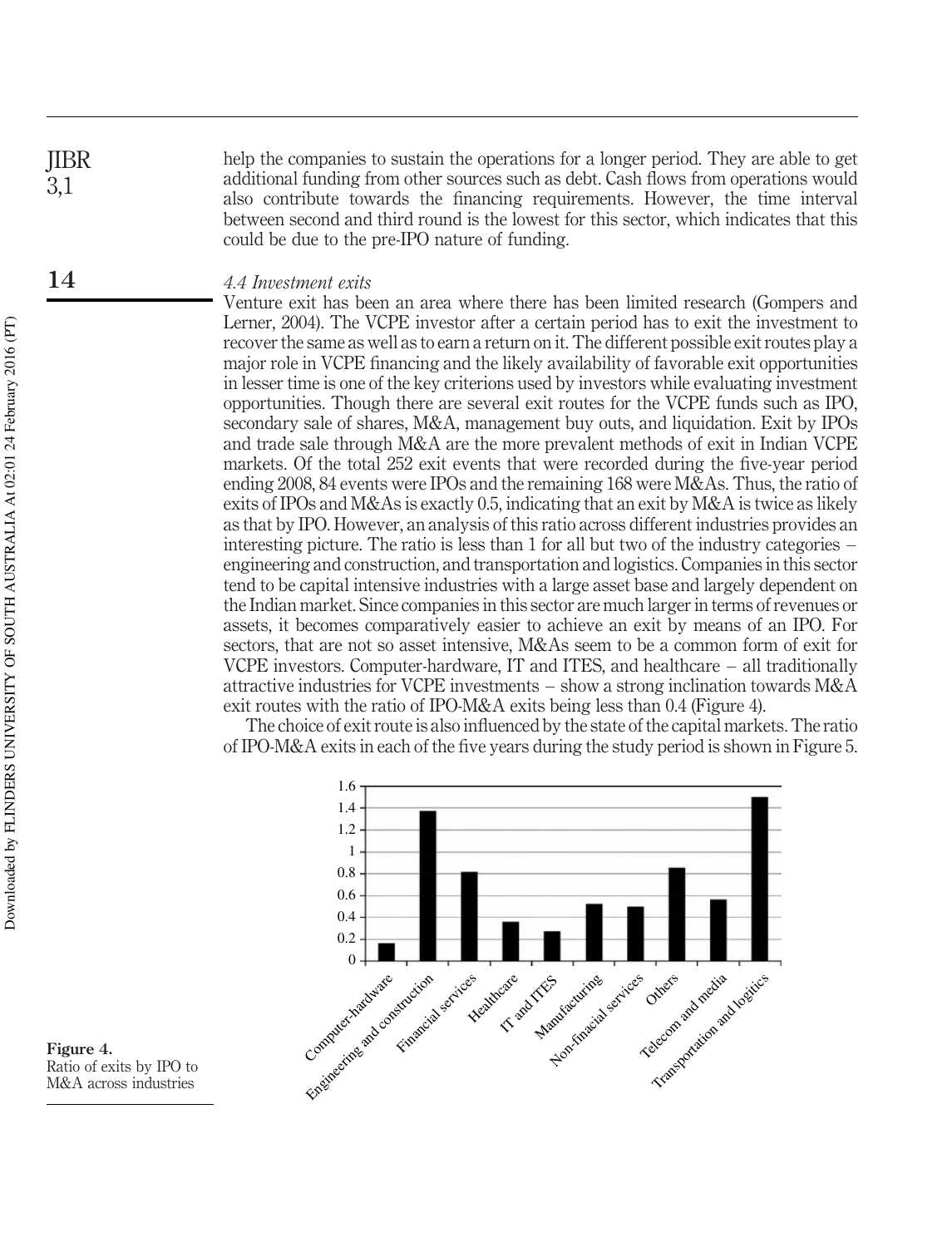

Figure 5. Ratio of exits by IPO to M&A during 2004-2008

15

While the overall ratio of IPO-M&A exits is 0.5 for the five-year period ending 2008, the ratio varies in line with the state of the capital markets. The ratio ranges from 0.3 to 0.6 for all years, except 2006, when it is significantly high  $(>0.8)$ . This can probably be attributed to the flourish in the IPO market in India during 2006. This is consistent with the finding that IPOs are more likely to occur when equity values are high (Lerner, 1994).

In addition to the type of exit, the capital markets also influence the time taken for an investor to exit. The pattern of variation in an average number of rounds for the two exit methods over the years is shown in Figure 6. It can be noted that there are large variations for those companies that provided exits through IPOs. The number of rounds of VCPE funding before the IPOs are lower during the years 2006 and 2007, when the capital markets were active. Such variations could not be seen in those cases where the exits were from M&As. The number of rounds of funding before an M&A has been gradually increasing over the years, indicating that the size needed before an exit from an M&A has also been increasing over the years. But a more interesting inference could be for companies that exit from an M&A; the circumstances in the capital markets do not have a significant effect. On the other hand, if the conditions are favorable, companies tend to make their IPOs in a shorter period to take advantage of the momentum in the capital markets. This is also supported by the fact that the average numbers of funding rounds are nearly equal for both the exit types during 2006 and 2007.



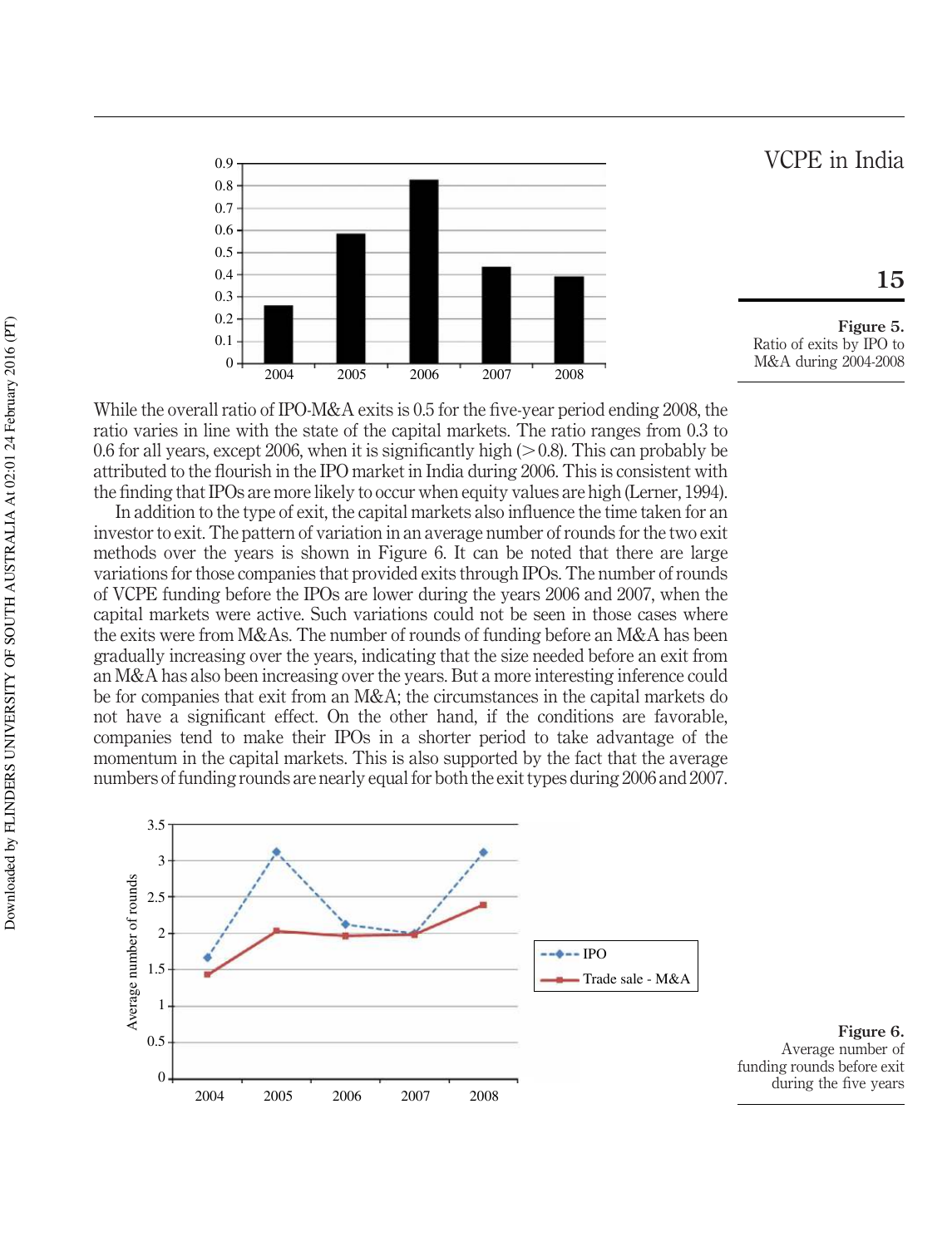*4.5 Investment duration*

The duration of a VCPE investment is defined as the interval between the time of investment and exit[8]. It is generally considered that VCPE funds are not short-term investors, and stayinvested in the firm between three and five years; however, our analysis tells a different story. Table IV provides the investment duration for investments in different financing stages. To make our analysis more accurate, this exercise was done only for those companies for which complete data on both investments and exits were available. A total of 110 transactions in 98 companies were included in this analysis.

The main finding from Table IV is the overall short-term duration of VCPE investments in India. For 63 percent of the investment transactions, the average investment duration is less than one year. Even in those investments which can be classified as growth stage, 75 percent of the investments have less than two years' duration. For late stage investments, the proportion of exits within two years increases to 87 percent. Overall, the average duration of investment stands at just 17 months.

In comparison, the investment duration for an IPO exit in the USA and Canada is 4.7 and 5.86 years, respectively. The investment duration for an exit through the acquisition route for the USA and Canada is 5.17 and 6.94 years, respectively, (Cumming and MacIntosh, 2001).

For VCPE investments, which are generally considered medium to long-term investments, the observed duration in India is very low, indicating that most of the investments are late stage or pre-IPO types of investments.While Indian VCPE investors would generally indicate that they are long-term investors, the data corroborates that which many entrepreneurs have always felt: that VCPE funds need to be invested in the long term and not focused on quickly exiting from the investment. While these results are interesting, they also suffer from two limitations: the sample size and the five-year time frame for analysis. Further confirmatory studies that cover a longer time frame with more deals are needed.

### *4.6 Statistical analysis of investment duration and type of exit*

As a part of this study, statistical analysis was done to determine whether any of the variables were able to explain the duration of VCPE investment and the type of exit. For this analysis, Investment duration and type of exit were taken as the dependent variables. Independent variables used in the study were industry, financing stage, region, and type of VCPE fund. Bivariate regressions (Table V) indicate the relative influence of each independent variable on the dependent variables. As it can be expected, duration of investment can be best explained by financing stage. The high *f*-ratio and the

|                 | Duration of investment (in years) |                |               |                             |                   |         |       |  |  |
|-----------------|-----------------------------------|----------------|---------------|-----------------------------|-------------------|---------|-------|--|--|
| Financing stage | $<$ 1                             | $1-2$          | $2-3$         | $3-4$                       | 4-5               | > 5     | Total |  |  |
| Early           | $0.0\%$                           | 2<br>$100.0\%$ | $0.0\%$       | $0.0\%$                     | $0.0\%$           | $0.0\%$ | っ     |  |  |
| Growth          | 14<br>48.3%                       | 8<br>27.6%     | 6<br>$20.7\%$ | $3.4\%$                     | $_{0}$<br>$0.0\%$ | $0.0\%$ | 29    |  |  |
| Late            | 35<br>$61.4\%$                    | 15<br>$26.3\%$ | 6<br>$10.5\%$ | $1.8\%$                     | $0.0\%$           | $0.0\%$ | 57    |  |  |
| Pre-IPO         | 20<br>$90.9\%$                    | 2<br>$9.1\%$   | $0.0\%$       | $\left( \right)$<br>$0.0\%$ | $0.0\%$           | $0.0\%$ | 22    |  |  |

Table IV. Duration of VCPE investments

JIBR 3,1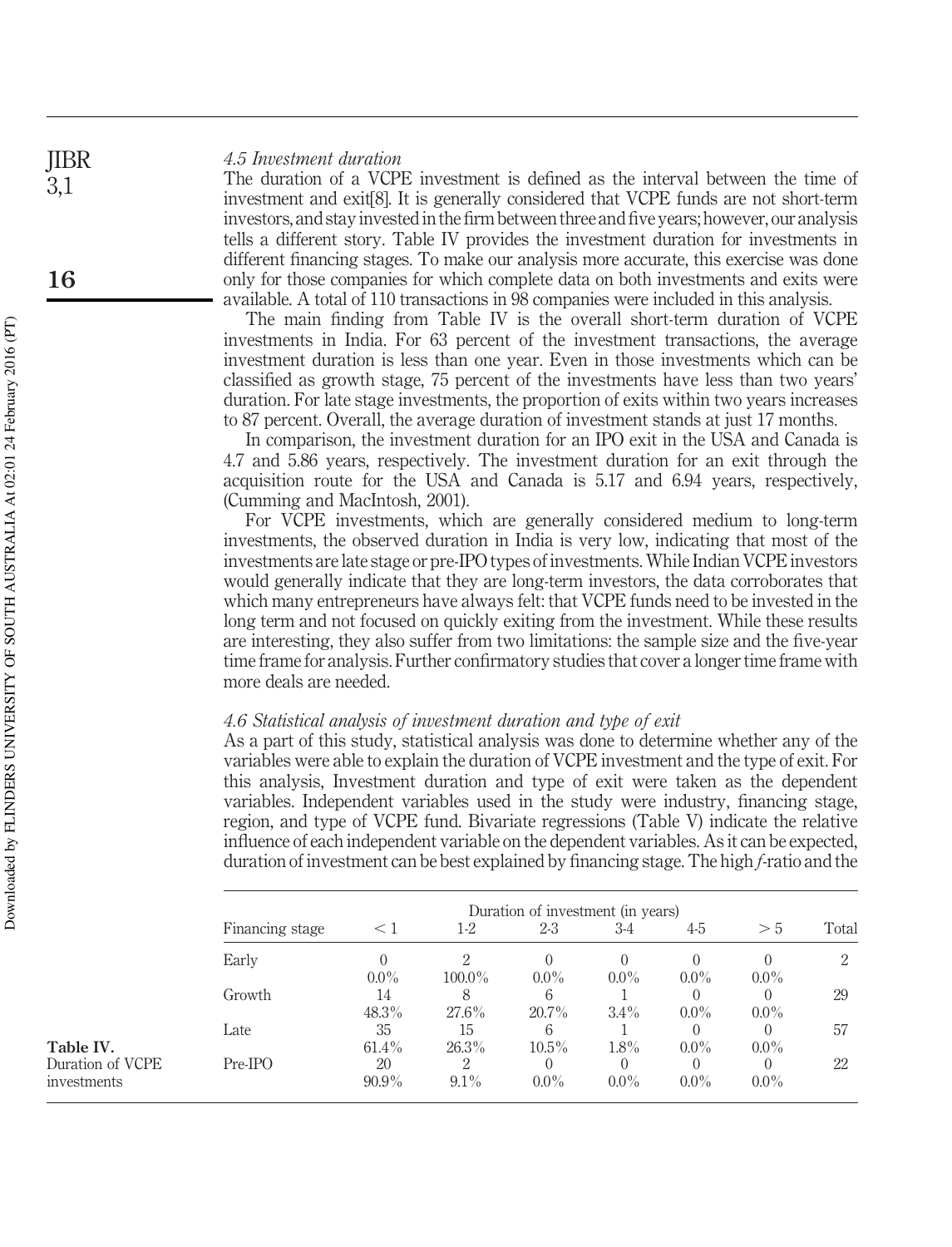| VCPE in India          | <b>ANOVA</b><br>$b-value$<br>(Sig.)<br><i>F</i> -ratio |       | SE of the<br>estimate | Adjusted<br>$R^{\,2}$ | $R^2$ | R     | Independent<br>variable(s) | Dependent<br>variable | S. no. |
|------------------------|--------------------------------------------------------|-------|-----------------------|-----------------------|-------|-------|----------------------------|-----------------------|--------|
|                        | 0.498                                                  | 0.938 | 10.853                | 0.007                 | 0.101 | 0.318 |                            | Duration of Industry  |        |
|                        | 0.004                                                  | 4.755 | 10.157                | 0.118                 | 0.150 | 0.387 | Financing stage            | investment            | 2      |
| 17                     | 0.557                                                  | 0.696 | 10.876                | 0.011                 | 0.025 | 0.159 | Region                     |                       | 3      |
|                        | 0.010                                                  | 6.952 | 10.453                | 0.066                 | 0.077 | 0.278 | Type of VCPE fund          |                       | 4      |
|                        | 0.001                                                  | 3.506 | 0.423                 | 0.212                 | 0.296 | 0.544 | Industry                   | Exit mode             | 5      |
| Table V.               | 0.001                                                  | 6.093 | 0.439                 | 0.154                 | 0.184 | 0.429 | <b>Stage</b>               |                       | 6      |
| Results from bivariate | 0.252                                                  | 1.389 | 0.474                 | 0.014                 | 0.049 | 0.221 | Region                     |                       |        |
| regression analysis    | 0.296                                                  | 1.105 | 0.477                 | 0.001                 | 0.013 | 0.115 | Type of VCPE fund          |                       | 8      |

low *p*-value indicate the significance of the regression. This can be easily explained as those investing in the early stage would remain invested for a longer duration and those investing in late stages would remain invested for a shorter duration. High *f*-ratio and low *p*-values are also noted for the bivariate regression that had a type of VCPE fund as the independent variable. In this study, VCPE funds were categorized into two: domestic and foreign. The fact that this has an influence supports the argument that domestic VCPE funds stay invested for a longer duration as compared to foreign funds.

It was also noted that industry and stage of financing have more influence on the exit mode as compared to other variables. These results can also be explained. Some industries could be more suited for exiting with IPOs because of the market bias. Similarly, many of the late stage and pre-IPO investments are made just before the company goes for an IPO. When these investments are being made, the investee company has a clear road map for going for an IPO. Therefore, the exit route in such late stage and pre-IPO investments are more or less clear at the time of the investment itself, unless there is an adverse change in market conditions.

We performed a discriminant analysis in SPSS (Table VI) to predict the probable exit route for an investment, given the independent variables. Discriminant analysis

|                    |                                             | Predicted group<br>membership <sup>a</sup> |        |       |
|--------------------|---------------------------------------------|--------------------------------------------|--------|-------|
|                    | Dependent variable $(Y)$ , i.e. exit method | $1$ (IPO)                                  | 2(M&A) | Total |
| Original           |                                             |                                            |        |       |
| Count              | 1 (IPO)                                     | 49                                         |        | 56    |
|                    | 2(M&A)                                      | 5                                          | 24     | 29    |
| $\frac{0}{0}$      | 1 (IPO)                                     | 87.5                                       | 12.5   | 100.0 |
|                    | 2(M&A)                                      | 17.2                                       | 82.8   | 100.0 |
| $Cross-valiated^b$ |                                             |                                            |        |       |
| Count              | $1$ (IPO)                                   | 45                                         | 11     | 56    |
|                    | 2(M&A)                                      | 6                                          | 23     | 29    |
| $\%$               | $1$ (IPO)                                   | 80.4                                       | 19.6   | 100.0 |
|                    | 2(M&A)                                      | 20.7                                       | 79.3   | 100.0 |

Notes: <sup>a</sup>85.9 percent of original grouped cases correctly classified and 80.0 percent of cross-validated grouped cases correctly classified; <sup>b</sup>cross-validation is done only for those cases in the analysis; in cross-validation, each case is classified by the functions derived from all cases other than that case Table VI.

Results from the discriminant analysis on exit method classification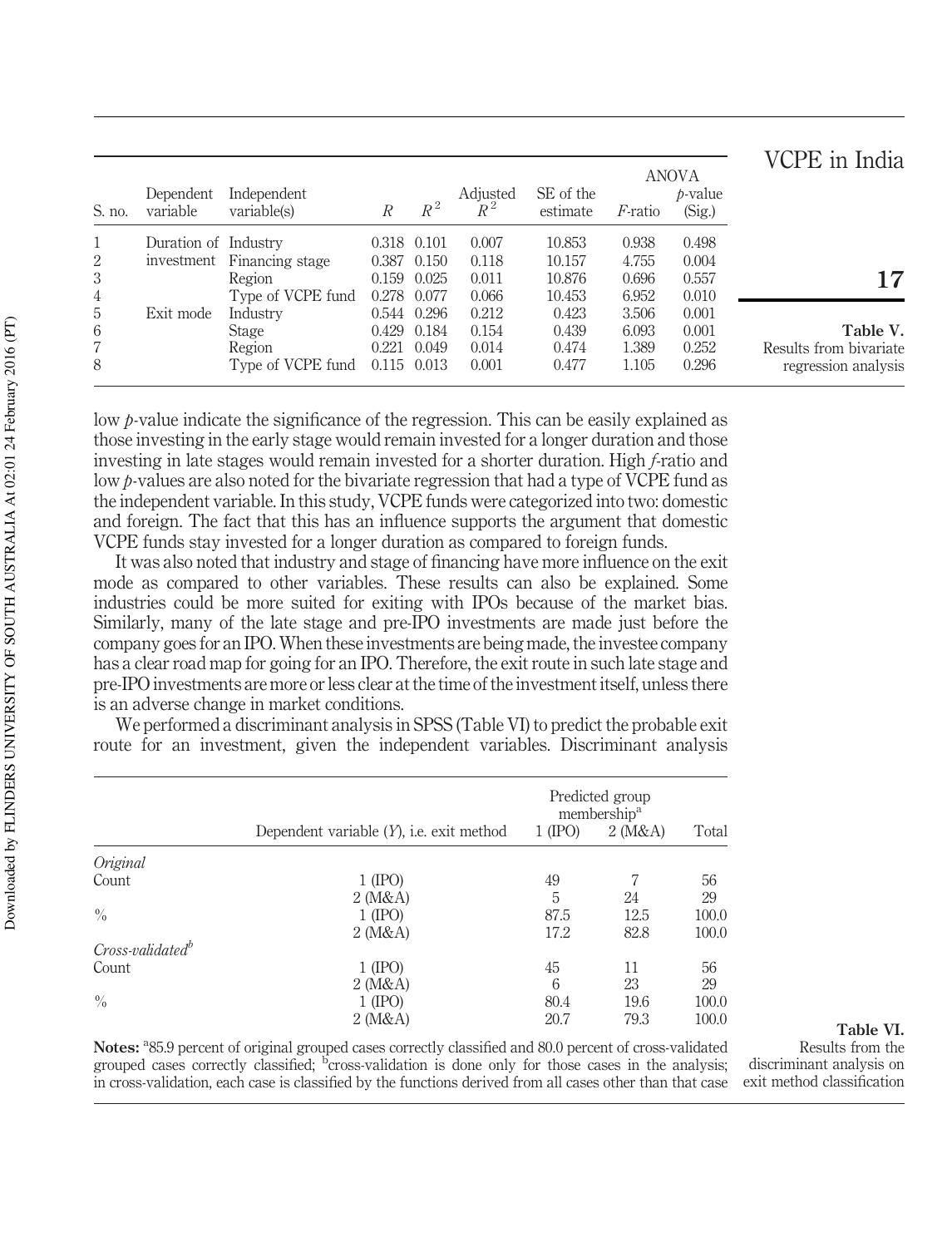is typically used for the prediction of categorical or non-metric variable being classified into two or more mutually exclusive categories. The independent variables used in the discriminant analysis were industry, financing stage, region, and type of VCPE fund.

The proportion of cases correctly classified indicates the efficacy and relevance of the application of discriminant analysis for predicting the dependent variable, which in this case is the type of exit. Discriminant analysis was done on the investment and exit data for 85 out of 98 companies (for which all necessary details were available). Out of the 85 companies, IPO exits were observed for 56 companies and M&A for 29 companies. Table VI indicates the results from the discriminant analysis. It can be seen that 49 out of 56 IPO exits and 24 out of 29 M&A exits were correctly classified, thus leaving an error of 12 out of 85 cases. Overall, 85.9 percent cases are correctly classified.

To augment the validity and reliability of the findings, a cross validation was done. In a cross validation, each case is classified using a discriminant function derived from all cases other than the case being classified. The cross validation results indicate that 45 out of 56 IPO exits were correctly classified and 23 out of 29 M&A exits were correctly classified. Overall, 80 percent of the cases were correctly classified. Both these results points towards the good predictive power of the available data in prediction of exit method choice. The results also indicate that it is possible to predict the type of exit based on the information available at the time of making an investment, i.e. industry, financing stage, region of investment, and type of VCPE fund. This could indicate that investors are reasonably clear about the type of exit that they might get from a given investment. While the timing of exit might be uncertain, the type of exit seems more or less evident at the time of investment. More research needs to be done to determine whether the variables identified in this paper are a good predictor for exit type or not, even in other markets.

#### 5. Summary

The growth and vibrancy in the Indian VCPE industry has attracted global attention. This paper highlights some areas of concern that need to be addressed for the long-term growth in the country. First, there has to be a creation of an ecosystem that encourages early stage investments. It would be such early stage investments that would spur innovation and provide the pipeline for growth and late stage investments. Venture economics data indicate that of the total PE commitments made to India, VC commitments[9] accounted for 90 percent during 1990-1999, 55 percent during 2000-2009, and 51 percent during 2005-2009. This indicates that though there has been an overall growth in funds committed to India, the proportion of VC commitments that primarily fund early stage investments have been gradually decreasing.

In the absence of early stage investments, many PE funds would find it difficult to find new opportunities for follow on investments. The result would be a funneling of investments in established companies with increasing valuations. In the long run, the industry would fall apart under the burden of such high valuations leading to an exit of investors from India. To prevent this from happening, it is important to ensure that there is adequate early stage investing. Since domestic VCPE investors invest more actively in early stages[10], this points to the need for creating a more stronger and active community of domestic VCPE investors in India.

Second, the short duration of VCPE investment does not bode well. A recent World Economic Forum report indicates that PE investors have a long-term ownership bias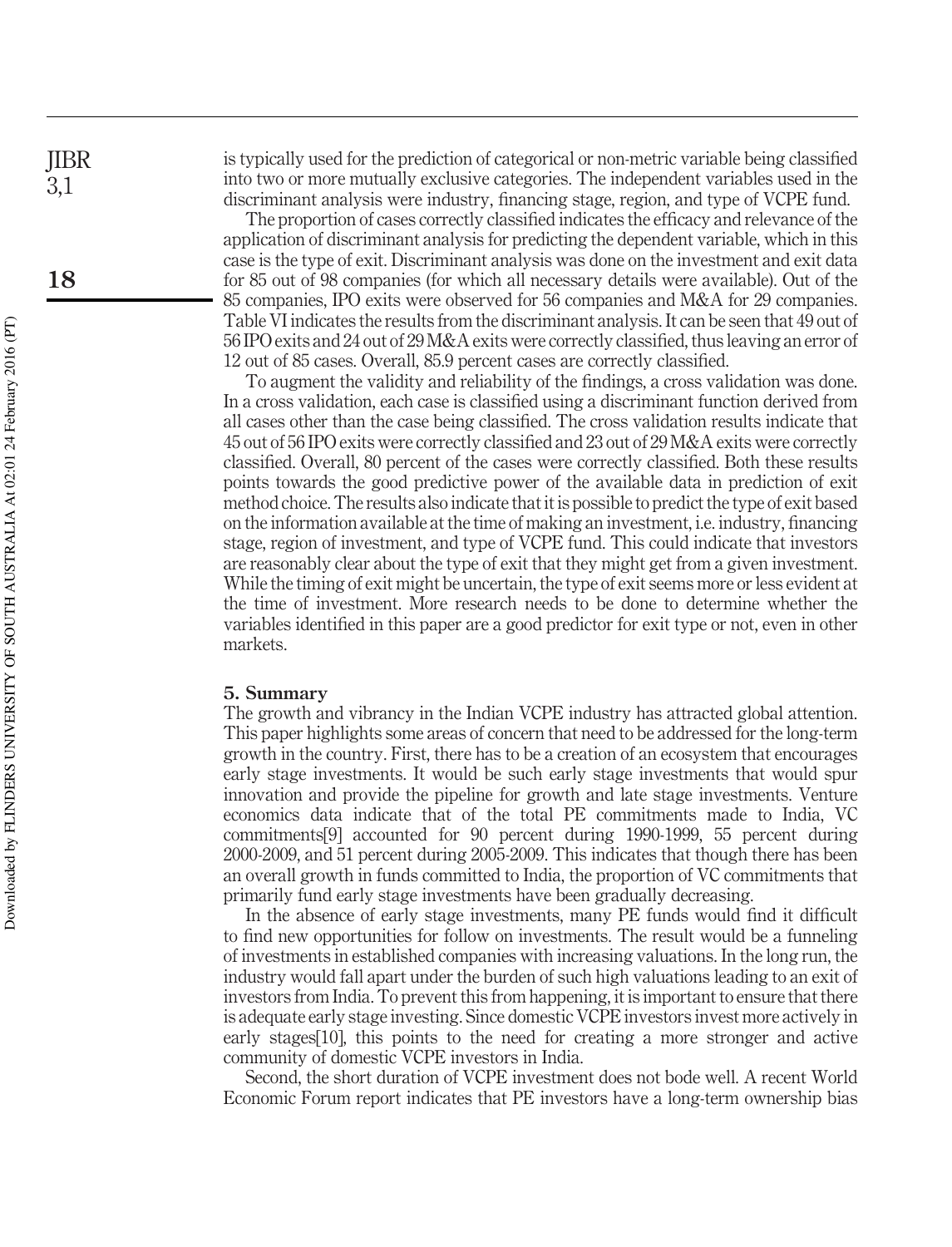and 58 percent of the PE investments are exited more than five years after the initial transaction. So-called "quick flips" (i.e. exits within two years of investment by PE funds) account for only 12 percent of deals and have decreased in the last few years (Lerner and Gurung, 2008). Seen from this perspective, most of the VCPE investments in India could come under the category of "quick flips". This trend, if it continues, would be a cause of real concern. It is expected that VCPE investors would do a lot of hand holding and participate in value-adding activities in their portfolio companies. However, contributing to the investment in such ways would happen only if the investors remain invested for a long term. Short-term investments deny the portfolio companies the opportunity to leverage the management expertise of the VCPE investors. Since the investment duration is also influenced by the source of VCPE funds, there is a strong need to promote the domestic VCPE industry in India[11]. The domestic investors would stay invested for a longer duration and this would give more opportunities to the investor to add value in the portfolio companies.

Third, the time intervals between successive funding rounds should increase. Frequently, approaching the investors means that the top management attention gets diverted from the business operations. It would be beneficial if the entrepreneurs and companies raise capital in such a way that the portfolio company can sustain the operations for at least two years. While they might feel that raising a large round would deprive them the benefits of valuation increases if funding is raised in multiple rounds, it would definitely help to keep the transaction costs lower. The issues of valuation increases can be addressed by incorporating suitable incentive structures in the shareholders' agreement. The investors too should support the idea of a larger funding round for the companies and engage in co-investing with other VCPE investors if required.

Given the exploratory nature of this study, further research and confirmatory studies are needed to corroborate the findings of this paper. It is felt that many of the results in this paper are sufficiently interesting to warrant further studies.

#### Notes

- 1. Based on Subhash (2006) and PricewaterhouseCoopers Global Private Equity Reports 2004, 2005, 2006, 2007, and 2008.
- 2. Investment data from the PricewaterhouseCoopers Global Private Equity Reports might not match with that of the funds committed data from venture economics as we feel that many investments might have been made outside of a formal VCPE fund structure. In addition, several funds locally set up in India might not have been captured in the venture economics database. However, both the reports indicate the strong growth in funds committed to various VCPE funds and actual investments made in companies.
- 3. *Venture Intelligence* can be accessed at: www.ventureintelligence.in
- 4. *Asian Venture Capital Journal* database can be accessed at: www.avcj.com
- 5. Out of the 1,503 companies that received funding from VCPE investors, 866 companies, i.e. 58 percent of the companies received their funding during the last two years of the study period.
- 6. Information on time of incorporation was readily available only for 722 out of the 1,503 companies.
- 7. Since there are very few companies that have received more than three rounds of financing, Round 4 and above have not been included for this analysis.

VCPE in India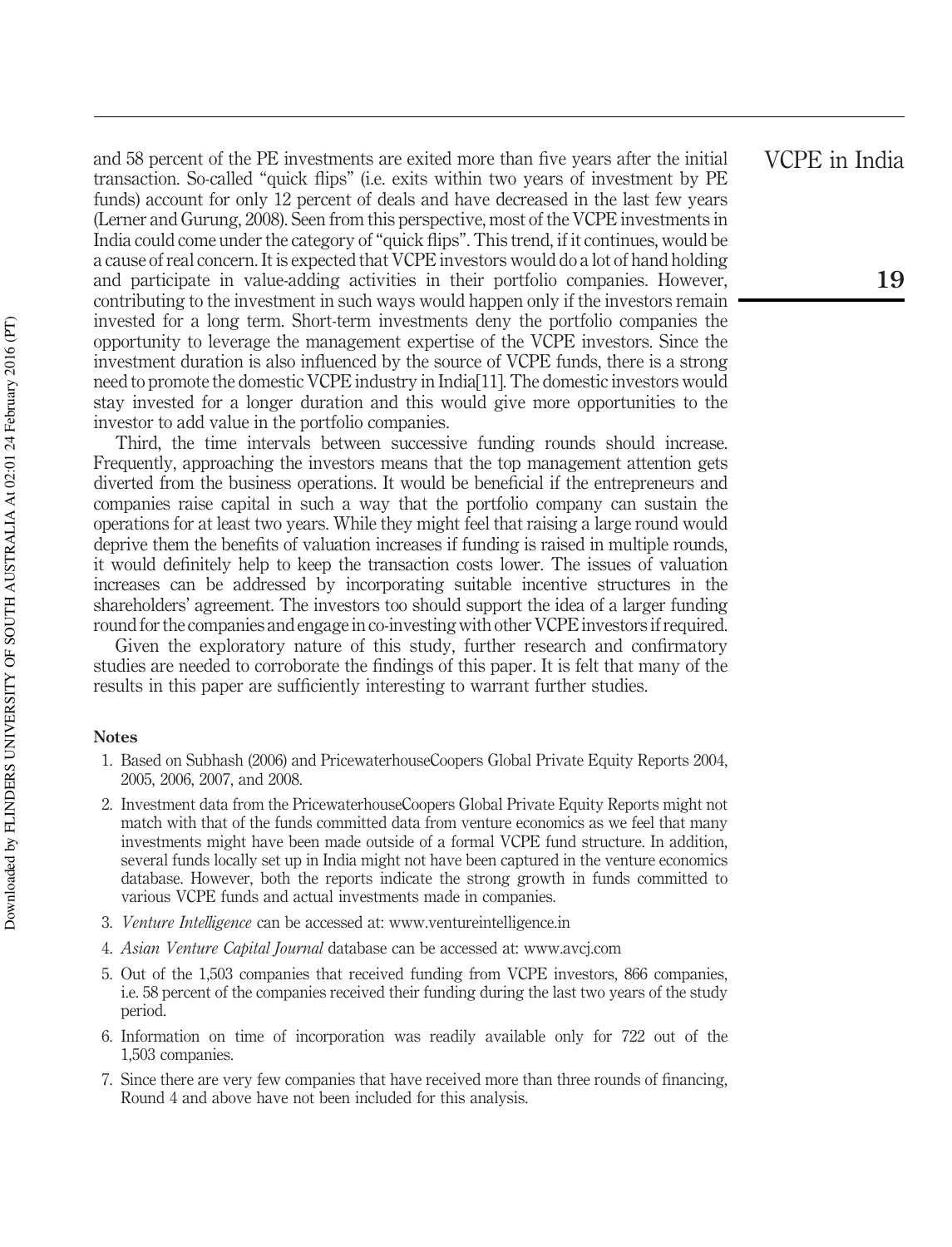20

- 8. Strictly speaking, it would difficult to determine when the investor actually exited from the investment, either partially or completely. One could find that information by studying the annual reports as well as stock exchange filings of the company, which was not done in this study. Exit in this paper is meant to be understood as the time of occurrence of an exit event, which may or may not be the time of actual exit.
- 9. A distinction can be made between VC and PE commitments. VC commitments are mainly targeted at the early stage and growth stage investment opportunities. PE commitments are primarily targeted at the late stage opportunities. Average investment in deals by PE funds is usually larger than those made by VC funds.
- 10. As per the India Venture Capital and Private Equity Report 2009, 70 percent of the early stage investments are by domestic VCPE investors during 2004-2008.
- 11. India Venture Capital and Private Equity Report 2009 indicates that foreign investors have contributed nearly 73 percent of the total amount invested in VCPE transactions during 2004-2008.

#### References

- Admati, A. and Pfleiderer, P. (1994), "Robust financial contracting and the role of venture capitalists", *Journal of Finance*, Vol. 49, pp. 371-402.
- Annamalai, T.R. and Deshmukh, A. (2009), "India venture capital and private equity report 2009", unpublished report, Indian Institute of Technology Madras, Chennai.
- Cumming, D.J. and MacIntosh, J.G. (2001), "Venture capital investment duration in Canada and the United States", *Journal of Multinational Financial Management*, Vol. 11, pp. 445-63.
- Dossani, R. and Kenney, M. (2002), "Creating an environment: developing venture capital in India", BRIE Working Paper 143, The Berkeley Roundtable on the International Economy, Berkeley, CA.
- Gompers, P.A. (1995), "Optimal investment, monitoring, and the staging of venture capital", *Journal of Finance*, Vol. 50 No. 5, pp. 1461-89.
- Gompers, P.A. (1996), "Grandstanding in the venture capital industry", *Journal of Financial Economics*, Vol. 42, pp. 133-56.
- Gompers, P.A. and Lerner, J. (2004), *The Venture Capital Cycle*, 2nd ed., MIT Press, Cambridge, MA.
- Ippolito, R. (2007), "Private equity in China and India", *Journal of Private Equity*, Vol. 10 No. 4, pp. 36-41.
- Kulkarni, N. and Prusty, A. (2007), "Private equity investment strategy in India's port sector", *Journal of Private Equity*, Vol. 11 No. 1, pp. 71-83.
- Lerner, J. (1994), "Venture capitalists and the decision to go public", *Journal of Financial Economics*, Vol. 35, pp. 293-316.
- Lerner, J. and Gurung, A. (2008), *The Global Impact of Private Equity Report 2008*, World Economic Forum, Geneva.
- Lockett, A., Wright, M., Sapienza, H. and Pruthi, S. (1992), "Venture capital investors, valuation and information: a comparative study of the US, Hong Kong, India and Singapore", *Venture Capital: An International Journal of Entrepreneurial Finance*, Vol. 4 No. 3, pp. 237-52.
- Mishra, A.K. (2004), "Indian venture capitalists (VCs) investment evaluation criteria", *ICFAI Journal of Applied Finance*, Vol. 10 No. 7, pp. 71-93.
- Mitra, D. (1997), "The venture capital industry in India", *Journal of Small Business Management*, Vol. 38 No. 2, pp. 67-79.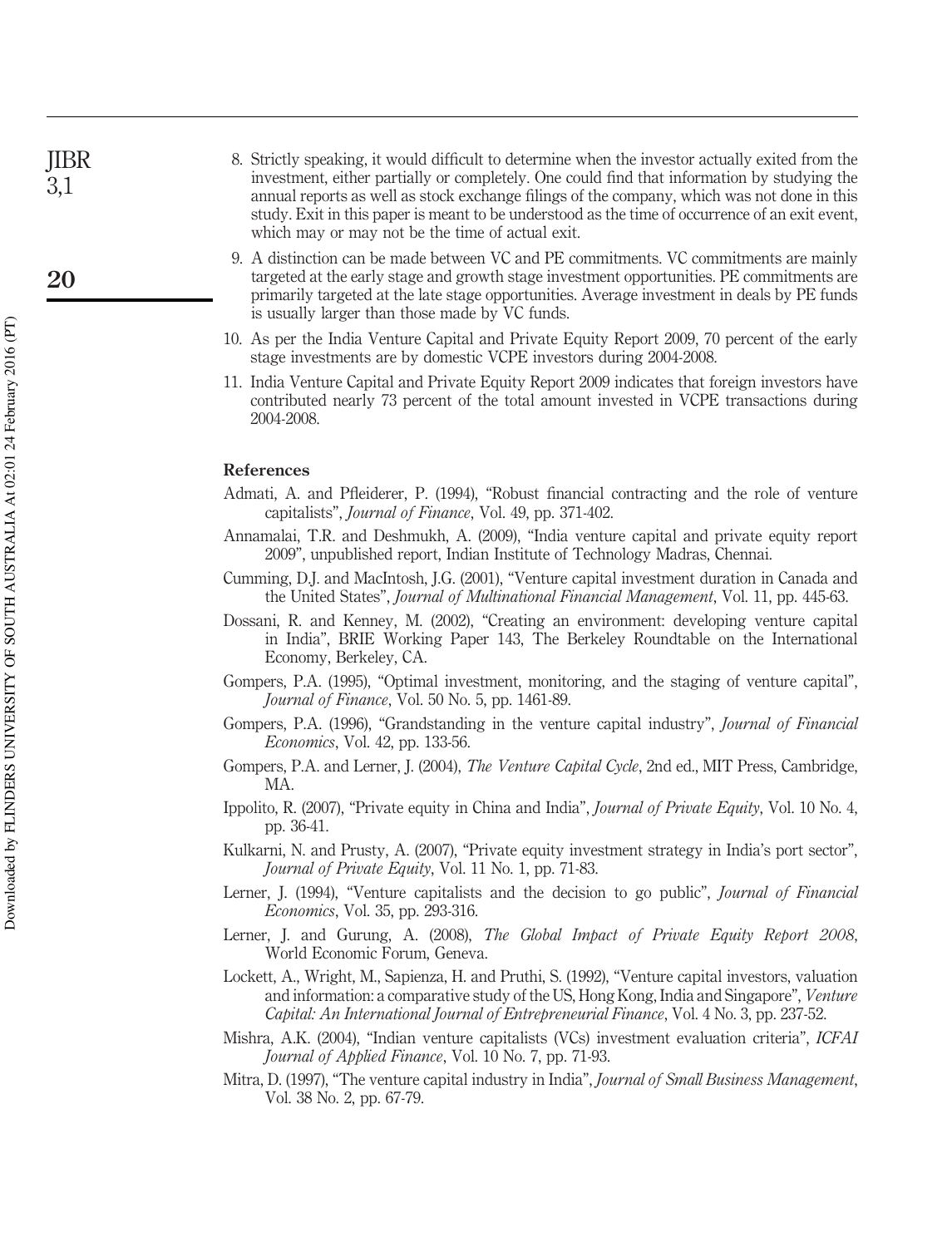Neher, D.V. (1999), "Staged financing: an agency perspective", *Review of Economic Studies*, Vol. 66, pp. 255-74. VCPE in India

Pandey, I.M. (1996), *Venture Capital: The Indian Experience*, Prentice-Hall, New Delhi.

Pandey, I.M. (1998), "The process of developing venture capital in India", *Technovation*, Vol. 18 No. 4, pp. 253-61.

- Ribeiro, L.L. and de Carvalho, A.G. (2008), "Private equity and venture capital in an emerging economy: evidence from Brazil", *Venture Capital*, Vol. 10 No. 2, pp. 111-26.
- Sahlman, W. (1990), "The structure and governance of venture capital organizations", *Journal of Financial Economics*, Vol. 27, pp. 473-524.
- Singh, S., Singh, S.J. and Jadeja, A.D. (2005), "Venture investing in India? Think twice", *Journal of Private Equity*, Vol. 8 No. 4, pp. 35-40.
- Subhash, K.B. (2006), "How to teach the big baby to walk: case of the Indian venture capital industry", *Journal of Private Equity*, Vol. 9 No. 4, pp. 76-91.
- Verma, J.C. (1997), *Venture Capital Financing in India*, Sage, London.
- Vinay Kumar, A. (2002), "Venture capital finance in India: practices, perspectives and issues", *Finance India*, Vol. 16 No. 1, pp. 247-52.
- Vinay Kumar, A. (2005), "Indian VCs' involvement with investee firms: an empirical analysis of board composition, expectations and contribution", *ICFAI Journal of Applied Finance*, July, pp. 28-39.
- Vinay Kumar, A. and Kaura, M.N. (2003), "Venture capitalists' screening criteria", *Vikalpa*, Vol. 28 No. 2, pp. 49-59.

#### About the authors

Thillai Rajan Annamalai is an Associate Professor in the Department of Management Studies at IIT Madras. His research interest includes VC, PE, infrastructure, and corporate finance. Thillai Rajan Annamalai is the corresponding author and can be contacted at: thillair@iitm.ac.in

Ashish Deshmukh was an MBA student at the Department of Management Studies at IIT Madras.

Or visit our web site for further details: www.emeraldinsight.com/reprints